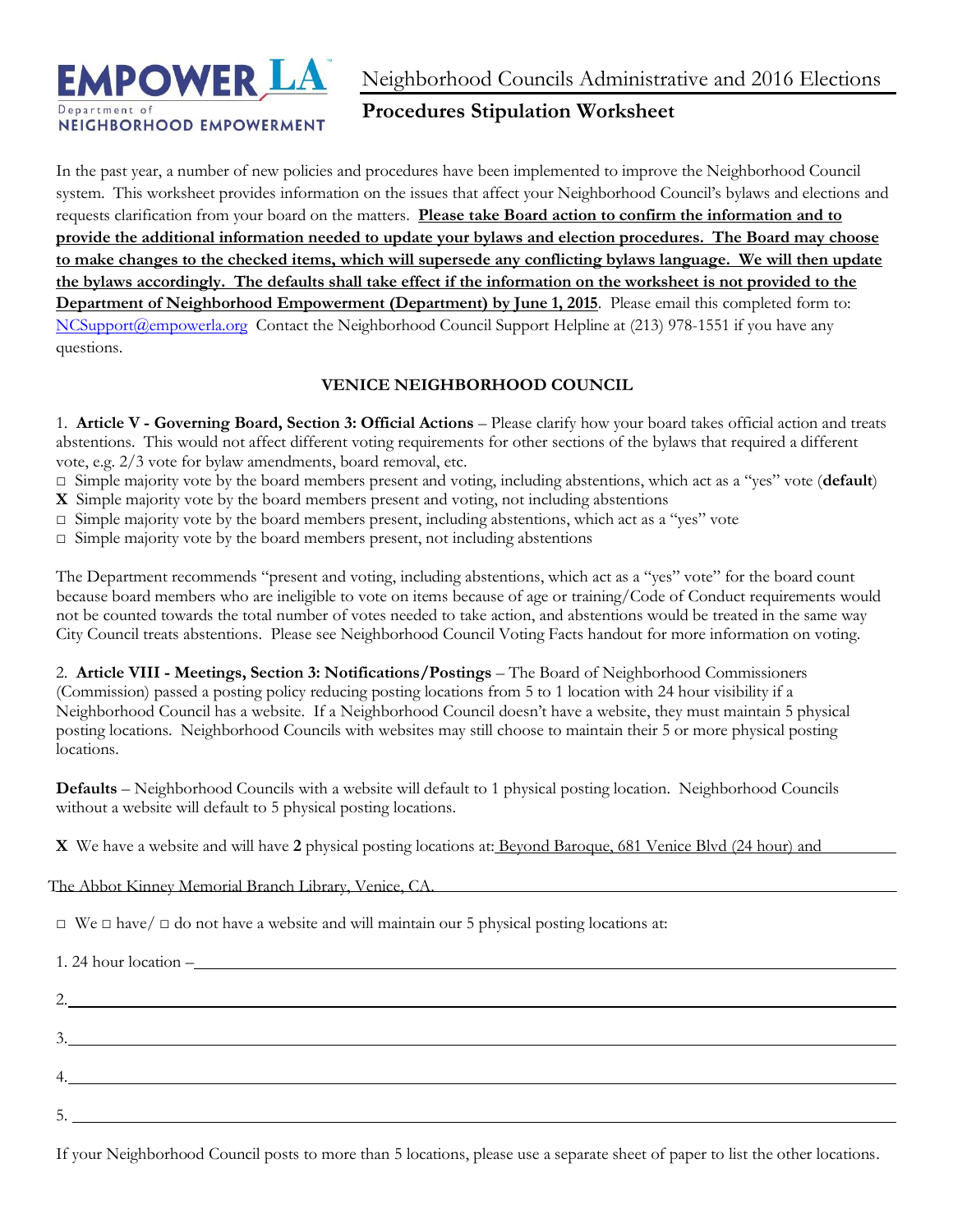#### Page **2** of **3 Stipulation Worksheet**

3. **Article XI – Grievance Process** – The City Council passed CF 13-1689 establishing seven regional Neighborhood Council Grievance Panels – South, Central, Harbor, West, East, North Valley and South Valley. Each Neighborhood Council may appoint one board member or stakeholder to serve on a pool of panelists. These panelists will review grievances and election challenges. Please submit your appointment:

**Default** is the President or Chair of the Neighborhood Council.

| Name:  |        | $\Box$ Board member $\Box$ Stakeholder |
|--------|--------|----------------------------------------|
|        |        |                                        |
| Email: | Phone: |                                        |

Please note that any language in your grievance process in conflict with the new grievance ordinance will be removed.

4. **Article XIV – Compliance, Section 1: Code of Civility** - The Commission passed a Neighborhood Council Board Member Code of Conduct Policy, and the following language will be added to this section in addition to any other Neighborhood Council requirements. "Board members will abide by the Commission's Neighborhood Council Board Member Code of Conduct Policy."

5. **Article XIV – Compliance, Section 2: Training** - The Department requires board members to take ethics and funding training **prior to voting** on funding related items. There is no grace period for board members to take these trainings. The following language will be added to this section in addition to any other Neighborhood Council requirements: "All board members must take ethics and funding training prior to making motions and voting on funding related matters."

### **ARTICLE X - ELECTIONS**

Online and Telephone Voting

Neighborhood Councils will have the opportunity to add online and telephone voting to their 2016 elections at no additional cost to increase the convenience of voting for their stakeholders via computer, tablet, smart phone or regular touch tone phone. We have funding for 50 Neighborhood Councils to participate in this opportunity for the 2016 elections. A physical polling location will still be available on the day of the election. There will be a follow up election stipulation worksheet sent to Neighborhood Councils after July 1, 2015 to lock down polling locations, translation and election timelines.

6. Your Neighborhood Council verifies its voters via DOCUMENTATION and will NOT have the online and telephone voting options added to your 2016 elections unless the board votes to include online voting. Please select one:

- **X** We do not want online voting (**default**)
- □ We want online voting with self-affirmation voter verification
- □ We want online voting with documentation voter verification
- **Note:** With self-affirmation voter online and telephone voting, your voters will be asked to affirm their stakeholder type and voting address prior to voting online. With voter documentation online and telephone voting, your voters must still be verified with documentation by City trained personnel (homeless voters will have a special verification process) prior to receiving a security code to vote online.

7. **Telephone voting** requires a lot of work in creating and recording scripts. You may choose to eliminate the telephone voting option if you believe your community will not use it. The **default** will be to HAVE it if you have chosen online voting.

□ We do not want telephone voting **X** Not Applicable

8. **Vote-by-Mail** (for self-affirmation voters only) will be eliminated with online voting though we are exploring the possibility of having a voter request only vote-by-mail paper ballot for those Neighborhood Councils with online voting.

If your Neighborhood Council is choosing online voting, would you be interested in voter request only vote-by-mail paper ballots? □ Yes □ No (**default**) **X** Not Applicable